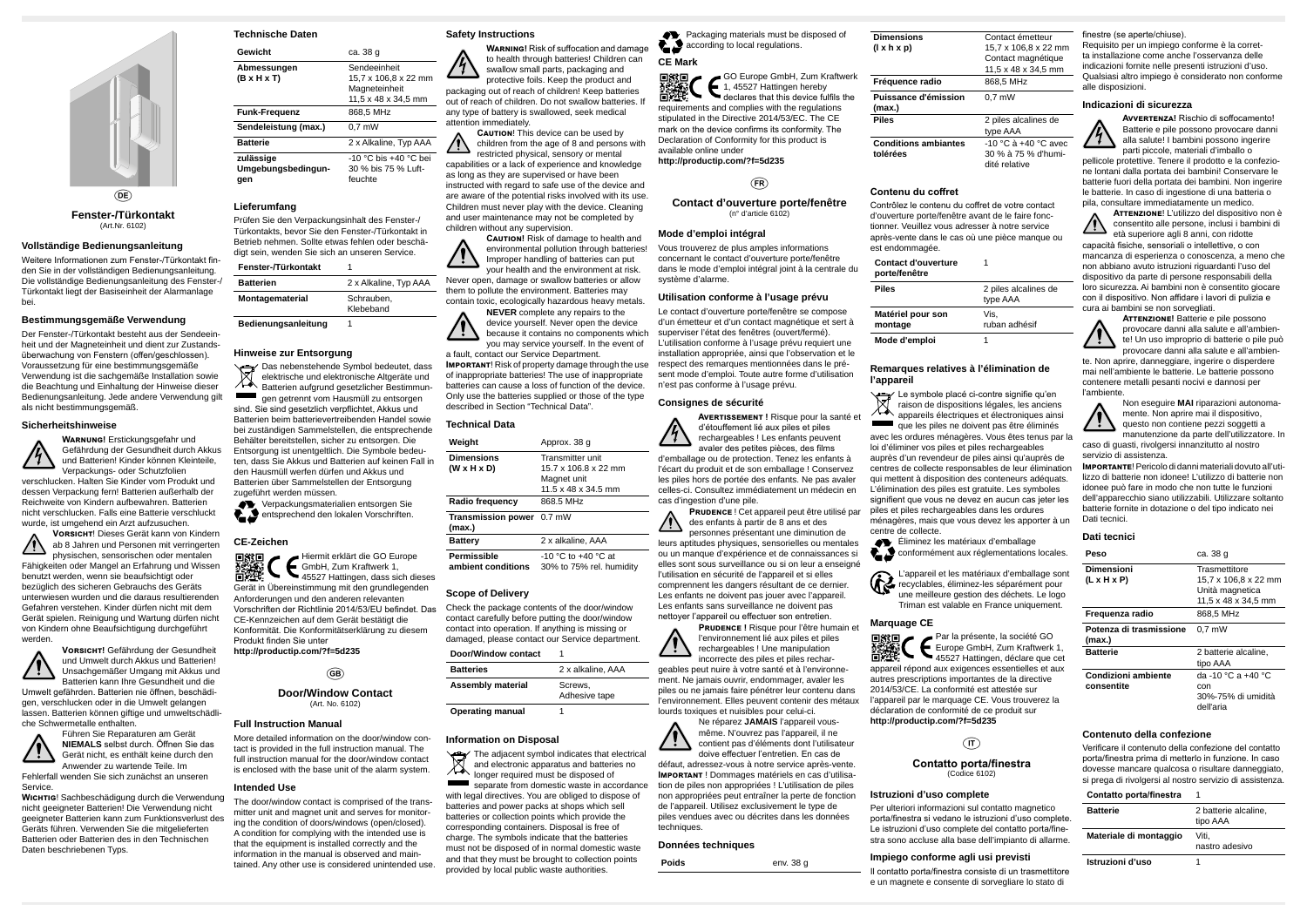

#### **Note sullo smaltimento**

Il simbolo qui accanto indica che per legge non è consentito smaltire batterie e apparecchi elettrici e/o elettronici esausti assieme ai normali rifiuti domestici. Per legge sussiste l'obbligo di consegnare batterie e pile presso rivenditori di batterie o centri di riciclo utilizzando gli appositi contenitori di raccolta e provvedendo in tal modo al corretto smaltimento. Lo smaltimento è gratuito. I simboli indicano che non è assolutamente consentito gettare batterie e pile nei rifiuti domestici, consegnandole ai fini dello smaltimento nei rispettivi punti di raccolta.

Smaltire confezioni ed imballaggi in base a quanto indicato dalle norme in vigore a livello locale.

同致同 GO Europe GmbH, Zum Kraftwerk 1, 45527 Hattingen dichiara che il presente apparecchio è conforme ai requisiti essenziali e alle altre norme pertinenti stabiliti dalla Direttiva 2014/53/CE. Il marchio CE sull'apparecchio attesta la conformità del prodotto. La dichiarazione di conformità relativa al presente prodotto è disponibile su **http://productip. com/?f=5d235**

### $(ES)$

#### **Marchio CE**

**Contacto de puerta/ventana** (n.º art. 6102)

#### **Manual de instrucciones completo**

Encontrará información adicional sobre el contacto de puerta/ventana en el manual de instrucciones completo. El manual de instrucciones completo del contacto de puerta/ventana se encuentra junto a la unidad base de la instalación de alarma.

#### **Uso previsto**

El contacto de puerta/ventana consta de la unidad emisora y de la unidad magnética y sirve para supervisar el estado de las ventanas (abierto/cerrado).

La observación y el cumplimiento de las advertencias que figuran en el presente manual de instrucciones son requisito para el correcto uso del aparato. Cualquier otro uso será considerado no previsto.

#### **Advertencias de seguridad**



niños pueden tragar piezas pequeñas, películas de embalaje o protección. ¡Mantenga alejados a los niños del producto y de su embalaje! Guardar las pilas fuera del alcance de los niños. No tragar las pilas. En caso de tragarse una pila se debe acudir inmediatamente al médico.

**¡Precaución**! Este dispositivo puede ser utilizado por niños desde los 8 años y personas con capacidades físicas, sensoriales o mentales reducidas o que tengan defecto de experiencia y conocimiento, siempre y

**AV** Los materiales de embalaje se deben £S eliminar de forma correspondiente siguiendo las prescripciones locales.

cuando estén supervisados o hayan sido instruidos acerca del uso seguro del dispositivo y comprendan los correspondientes peligros resultantes. Los niños no deben jugar con el aparato. Los niños no deben llevar a cabo la limpieza ni el mantenimiento si no están siendo supervisados por adultos.

**¡Precaución!** ¡Puede producirse peligro para la salud y el medio ambiente provocado por baterías recargables y pilas! Cualquier manejo incorrecto de baterías recargables y pilas puede perjudicar su salud y el medio ambiente. Nunca abrir, dañar, ingerir ni arrojar al medio ambiente las pilas. Las pilas pueden contener metales pesados tóxicos y dañinos para el medio ambiente.

**JAMÁS** lleve a cabo reparaciones en el dispositivo por su cuenta. No abra el dispositivo ya que no incluye piezas de

cuyo mantenimiento se deba ocupar el usuario. En caso de cualquier fallo rogamos que se ponga primero en contacto con nuestro Servicio Técnico.

**¡Importante**! ¡Pueden producirse daños materiales debido a la utilización de pilas no adecuadas! La utilización de pilas no adecuadas puede provocar la pérdida de funciones en el dispositivo. Utilice las pilas suministradas o pilas del tipo que se describan en los datos técnicos.

#### **Datos técnicos**

milieu. Voer reparaties aan het apparaat **NOOIT** zelf uit. Open het apparaat niet, het bevat geen onderdelen onderhouden dog een fout optreedt, moet u e

met onze service. **BELANGRIJK!** Materiële sch

| Peso                                         | Aproximadamente<br>38 q                                                           |
|----------------------------------------------|-----------------------------------------------------------------------------------|
| <b>Dimensiones</b><br>(An x Al x Pr)         | Unidad emisora<br>15,7 x 106,8 x 22 mm<br>Unidad magnética<br>11,5 x 48 x 34,5 mm |
| Emisión de radio-<br>frecuencias             | 868,5 MHz                                                                         |
| Potencia de transmisión<br>(máx.)            | $0.7$ mW                                                                          |
| Pila                                         | 2 alcalinas, tipo AAA                                                             |
| <b>Condiciones ambientales</b><br>admisibles | -10 °C hasta +40 °C<br>con una humedad<br>del aire del 30%<br>hasta el 75%        |
| Volumen de suministro                        |                                                                                   |

Compruebe el contenido del embalaje del contacto de puerta/ventana antes de ponerlo en servicio. Diríjase a nuestro Servicio Técnico si falta algo o se observan daños.

**Contacto de puerta/**

1

| ventana             |                              |
|---------------------|------------------------------|
| Pilas               | 2 alcalinas, tipo AAA        |
| Material de montaje | Tornillos.<br>cinta adhesiva |
|                     |                              |

**Manual de instrucciones** 1

### **Advertencias acerca de la eliminación**

Het nevenstaande symbool betekent dat oude elektrische en elektronische apparaten en batterijen op grond van wettelijke bepalingen gescheiden van het huishoudelijk afval moeten worden afgevoerd. U bent wettelijk verplicht accu's en batterijen veilig in te leveren bij leveranciers of officiële inzamelpunten waar speciale bakken klaarstaan. De afvoer is kosteloos. De symbolen betekenen dat u accu's en batterijen in geen geval in het huishoudelijk afval mag gooien en dat accu's en batterijen moeten worden aangeboden via inzamelingspunten.

Verpakkingsmaterialen voert u af in overeenstemming met de plaatselijke regelgeving.

El símbolo adjunto significa que hay que desechar los aparatos eléctricos y electrónicos antiguos. Las pilas deben eliminarse separándolas de la basura doméstica debido a las disposiciones legales. Usted está obligado por ley a eliminar las baterías recargables y pilas a través del comercio de distribución de baterías o a través de los puntos de recogida puestos a disposición por el organismo de eliminación. La eliminación es gratuita. Los símbolos indican que en ningún caso se deben echar baterías recargables y pilas a la basura doméstica y que deben entregarse en los puntos de recogida correspondientes para su eliminación.

Dveřní/okenní senzor se skládá z vysílací a magnetické jednotky a slouží ke kontrole stavu oken  $v$ řená).

em používání v souladu s určením je odace i dodržování a zachovávání pokynů odu k obsluze. Jakékoliv jiné použití se považuje za použití, které není v souladu s určením.

#### **Símbolo CE**

GO Europe GmbH, Zum Kraftwerk 箭攤 1, 45527 Hattingen, declara mediante la presente que este aparato cumple las exigencias fundamentales y las demás prescripciones relevantes de la directiva 2014/53/CE. El marcado CE en el aparato confirma la conformidad. Encontrará la declaración de conformidad de este producto en **http://productip.com/?f=5d235**

 $\widehat{\mathsf{NL}}$ 

**Deur- / raamcontact** (art.nr. 6102)

#### **Volledige gebruiksaanwijzing**

Meer informatie over het deur-/raamcontact vindt u in de volledige gebruiksaanwijzing. De volledige gebruiksaanwijzing voor het deur-/raamcontact is bij de basiseenheid van het alarmsysteem gevoegd.

#### **Beoogd gebruik**

Het deur-/raamcontact bestaat uit de zendeenheid en de magneeteenheid en dient voor het bewaken van de staat van ramen (open/gesloten). Voorwaarde voor het beoogde gebruik is de juiste installatie en naleving van de instructies in deze gebruiksaanwijzing. Elk ander gebruik wordt beschouwd als oneigenlijk gebruik.

#### **Veiligheidsinformatie**

**Waarschuwing!** Gevaar voor verstikking en risico voor de gezondheid door accu's en batterijen! Kinderen kunnen kleine onderdelen, verpakkings- of beschermfolies inslikken. Houd kinderen uit de buurt van het product en zijn verpakking! Batterijen buiten het bereik van kinderen bewaren. Batterijen niet inslikken. Wanneer een batterij werd ingeslikt, moet onmiddellijk een arts worden geraadpleegd.

> jejich likvidaci. **Obalové materiály likvidujte v souladu s** místními předpisy.

**Voorzichtig**! Dit apparaat kan worden gebruikt door kinderen vanaf 8 jaar en door personen met verminderde fysieke, sensorische of mentale vaardigheden of gebrek aan ervaring en kennis, indien zij onder toezicht werken of onderricht zijn over het veilige gebruik van het apparaat en de hieruit resulterende gevaren begrijpen. Kinderen mogen niet met het apparaat spelen. Reiniging en onderhoud mogen niet door kinderen zonder toezicht worden uitgevoerd.

**Voorzichtig!** Gevaar voor de gezondheid en voor het milieu door accu's en

batterijen! Verkeerde omgang met accu's en batterijen kan gevaar opleveren voor uw gezondheid en voor het milieu. Batterijen nooit openen, beschadigen, inslikken of in het milieu terecht laten komen. Batterijen kunnen giftige en zware metalen bevatten die schadelijk zijn voor het

ongeschikte batterijen! Het gebruik van ongeschikte batterijen kan leiden tot verlies van functie van het apparaat. Gebruik de bijgeleverde batterijen of batterijen zoals gespecificeerd in de Technische gegevens.

#### **Technische gegevens**

| Gewicht         | ong. 38 g            |
|-----------------|----------------------|
| Afmetingen      | Zendeenheid          |
| (b x h x d)     | 15.7 x 106.8 x 22 mm |
|                 | Magneeteenheid       |
|                 | 11,5 x 48 x 34,5 mm  |
| Radiofrequentie | 868.5 MHz            |

| Zendvermogen (max.) | $0.7$ mW                  |
|---------------------|---------------------------|
| Batterij            | 2x alkaline, type AAA     |
| Toelaatbare         | $-10$ °C tot $+40$ °C bij |

| Toelaatbare         | -10 °C tot +40 °C bij |
|---------------------|-----------------------|
| omgevingsomstandig- | 30 % tot 75 % lucht-  |
| heden               | vochtigheid           |

#### **Inhoud van de verpakking**

Controleer de inhoud van de verpakking van het deur-/raamcontact, voordat u het deur-/raamcontact in gebruik neemt. Als er iets ontbreekt of beschadigd is, neem contact op met onze service-afdeling.

| Deur- / raamcontact |                        |  |
|---------------------|------------------------|--|
| <b>Batterijen</b>   | 2x alkaline, type AAA  |  |
| Montagemateriaal    | Schroeven.<br>Plakband |  |
|                     |                        |  |

## **Gebruiksaanwijzing** 1 **Gescheiden inzameling**

#### **CE-markering**

Hierbij verklaart de firma GO Europe GmbH, Zum Kraftwerk 1, 45527 Hattingen (D), dat dit apparaat in overeenstemming is met de essentiële eisen en de andere relevante voorschriften van de richtlijn 2014/53/EG. De CE-markering op het apparaat bevestigt de overeenstemming. De verklaring van overeenstemming voor dit product vindt u op **http://productip.com/?f=5d235**

### $\binom{c}{z}$

#### **Dveřní/okenní senzor** (č. výr. 6102)

#### **Kompletní návod k obsluze**

Další informace k dveřnímu/okennímu senzoru najdete v úplném návodu k obsluze. Úplný návod k obsluze dveřního/okenního senzoru je přiložen k základní jednotce bezpečnostního systému.

#### **Používání v souladu s určením**

#### **Bezpečnostní pokyny**

**Výstraha!** Nebezpečí udušení a ohrožení zdraví akumulátory a bateriemi! Děti mohou spolknout malé díly, obalové nebo ochranné fólie. Výrobek a jeho obal uchovávejte mimo dosah dětí! Baterie uchovávejte mimo dosah dětí. Nesmí dojít ke spolknutí baterií. Pokud by došlo ke spolknutí baterie, okamžitě vyhledejte lékaře.

**Pozor**! Tento přístroj mohou děti od 8 let a osoby s omezenými fyzickými, smyslovými nebo duševními schopnostmi nebo nedostatkem zkušeností a znalostí používat jen

tehdy, jestliže jsou pod dozorem nebo byly poučeny o bezpečném používání přístroje a porozuměly z toho vyplývajícím nebezpečím. Děti si nesmí s přístrojem hrát. Čištění a údržbu nemohou děti

provádět bez dohledu.

**Pozor!** Ohrožení zdraví a životního prostředí akumulátory a bateriemi! Nesprávná manipulace s akumulátory a mohou obsahovat jedovaté těžké kovy, které jsou

bateriemi může ohrozit vaše zdraví a životní prostředí. Baterie nelze otevírat, poškozovat, spolknout nebo vyhodit do volné přírody. Baterie

škodlivé pro životní prostředí. sami. Přístroj neotevírejte, protože

**NIKDY** neprovádějte opravy na zařízení neobsahuje žádné díly, jejichž údržbu by

musel provádět uživatel. V případě poruchy se nejdříve obraťte na náš servis. **Důležité**! Věcné škody v důsledku použití nevhodných baterií! Použití nevhodných baterií může vést ke ztrátě funkce zařízení. Používejte výhradně jen dodané baterie nebo baterie typu popsaného v technických údajích.

**Technické údaje**

**Hmotnost** asi 38 g

Vysílací jednotka 15,7 x 106,8 x 22 mm Magnetická jednotka  $11.5 \times 48 \times 34.5 \text{ mm}$ **Rádiová frekvence** 868,5 MHz

| Hmotnost              | a  |
|-----------------------|----|
| Rozměry               | V  |
| (šxvxh)               |    |
|                       | N  |
|                       | 1  |
| Rádiová frekvence     | 8  |
| Vysílací výkon (max.) | 0  |
| <b>Baterie</b>        | 2  |
| Přípustné             | J. |
| podmínky prostředí    | v  |
|                       | n. |

**Vysílací výkon (max.)** 0,7 mW

**x alkaline, typ AAA** 

-10 °C až +40 °C při vlhkosti vzduchu 30 % až 75 %

# $\mathsf{SE}$

#### **Rozsah dodávky**

Před uvedením dveřního/okenního senzoru do provozu, zkontrolujte obsah balení dveřního/okenního senzoru. Pokud by něco chybělo nebo bylo poškozeno, obraťte se na náš servis.

| Dveřní/okenní senzor |                         |
|----------------------|-------------------------|
| <b>Baterie</b>       | 2 x alkaline, typ AAA   |
| Montážní materiál    | Šrouby,<br>lepicí páska |

# **Návod k obsluze**

### **Pokyny k likvidaci**

Vedle uvedený symbol znamená, že elektrická a elektronická použitá zařízení a baterie musí být na základě zákonných předpisů zlikvidovány odděleně od domovního odpadu. Ze zákona jste povinni akumulátory a baterie nechat bezpečně zlikvidovat v místě prodeje baterií nebo na příslušných sběrných místech, kde jsou připraveny odpovídající nádoby. Likvidace je bezplatná. Symboly značí, že akumulátory a baterie nelze v žádném případě vyhodit do domovního odpadu a že se musí odvézt do sběrných surovin k

#### **Označení CE**

Tímto společnost GO Europe 籪 GmbH, Zum Kraftwerk 1, 45527 Hattingen prohlašuje, že se toto zařízení shoduje se základními požadavky a ostatními souvisejícími ustanoveními směrnice 2014/53/ES. Označení CE na přístroji potvrzuje shodu. Prohlášení o shodě k tomuto výrobku najdete na adrese **http://productip.com/?f=5d235**

| die moeten worden        | neticke jedno |
|--------------------------|---------------|
| or de gebruiker. Als er  | (otevřená/za  |
| erst contact opnemen     | Předpoklade   |
|                          | borná instala |
| ade door het gebruik van | v tomto návo  |
|                          |               |

**Dörr-/fönsterkontakt** (Art.nr. 6102)

### **Fullständig bruksanvisning**

Ytterligare informationer om dörr-/fönsterkontakten hittar du i den fullständiga bruksanvisningen. Den fullständiga bruksanvisningen till dörr-/fönsterkontakten bifogas larmets basenhet.

### **Ändamålsenlig användning**

Dörr-/fönsterkontakten består av sändningsenheten och magnetenheten och används för statusövervakning av fönster (öppen/stängd).

Förutsättningen för en ändamålsenlig användning är en korrekt installation och att anvisningarna i denna bruksanvisning beaktas och följs. All annan användning räknas som icke ändamålsenlig.

### **Säkerhetsanvisningar**



**Varning!** Risk för kvävning och risk för att skada hälsan på grund av batterier! Barn kan svälja smådelar, förpacknings- eller skyddsfolier. Håll barn borta från

produkten och dess förpackning! Förvara batterier utom räckhåll för barn. Batterier får ej förtäras. Uppsök omedelbart läkare om ett batteri har förtärts.



**Försiktigt**! Denna apparat kan användas av barn från 8 års ålder och personer med reducerade fysiska, sensoriska eller mentala förmågor eller bristande erfarenheter och vetande om de står under uppsikt eller har instruerats i en säker användning av apparaten och om de förstår de faror som är knutna till den. Barn får inte leka med apparaten. Rengöring och underhåll får inte utföras av barn, som inte står under uppsikt.



**Försiktigt!** Risk för att skada hälsan och miljön på grund av batterier! Felaktig hantering av batterier kan skada din hälsa och miljön. Öppna, skada, förtär och kasta aldrig batterier i miljön. Batterier kan innehålla giftiga och miljöskadliga tungmetaller.



Utför **ALDRIG** själv reparationer på apparaten. Öppna inte apparaten. Den innehåller inga delar, som kan underhållas av användaren. Vid fel vänder du dig först till vår service.

**Viktigt**! Materiella skador om olämpliga batterier används! Användningen av olämpliga batterier kan leda till att apparaten slutar fungera. Använd de medföljande batterierna eller batterier av den typ som beskrivs under Tekniska data.

### **Tekniska data**

| Vikt                               | ca. 38 g                                                                     |
|------------------------------------|------------------------------------------------------------------------------|
| Mått<br>$(B \times H \times D)$    | Sändningsenhet<br>15,7 x 106,8 x 22 mm<br>Magnetenhet<br>11.5 x 48 x 34.5 mm |
| <b>Radiofrekvens</b>               | 868,5 MHz                                                                    |
| Sändningseffekt (max.)             | $0.7$ mW                                                                     |
| <b>Batteri</b>                     | 2 x alkaline, typ AAA                                                        |
| Tillåtna<br>omgivningsförhållanden | -10 °C till +40 °C vid<br>30 % till 75 % luftfuk-<br>tighet                  |

### **Leveransomfattning**

Kontrollera innehållet i dörr-/fönsterkontaktens förpackning innan du tar dörr-/fönsterkontakten i drift. Om något skulle saknas eller vara skadat vänder du dig till vår service.

| Dörr-/fönsterkontakt |                       |
|----------------------|-----------------------|
| <b>Batterier</b>     | 2 x alkaline, typ AAA |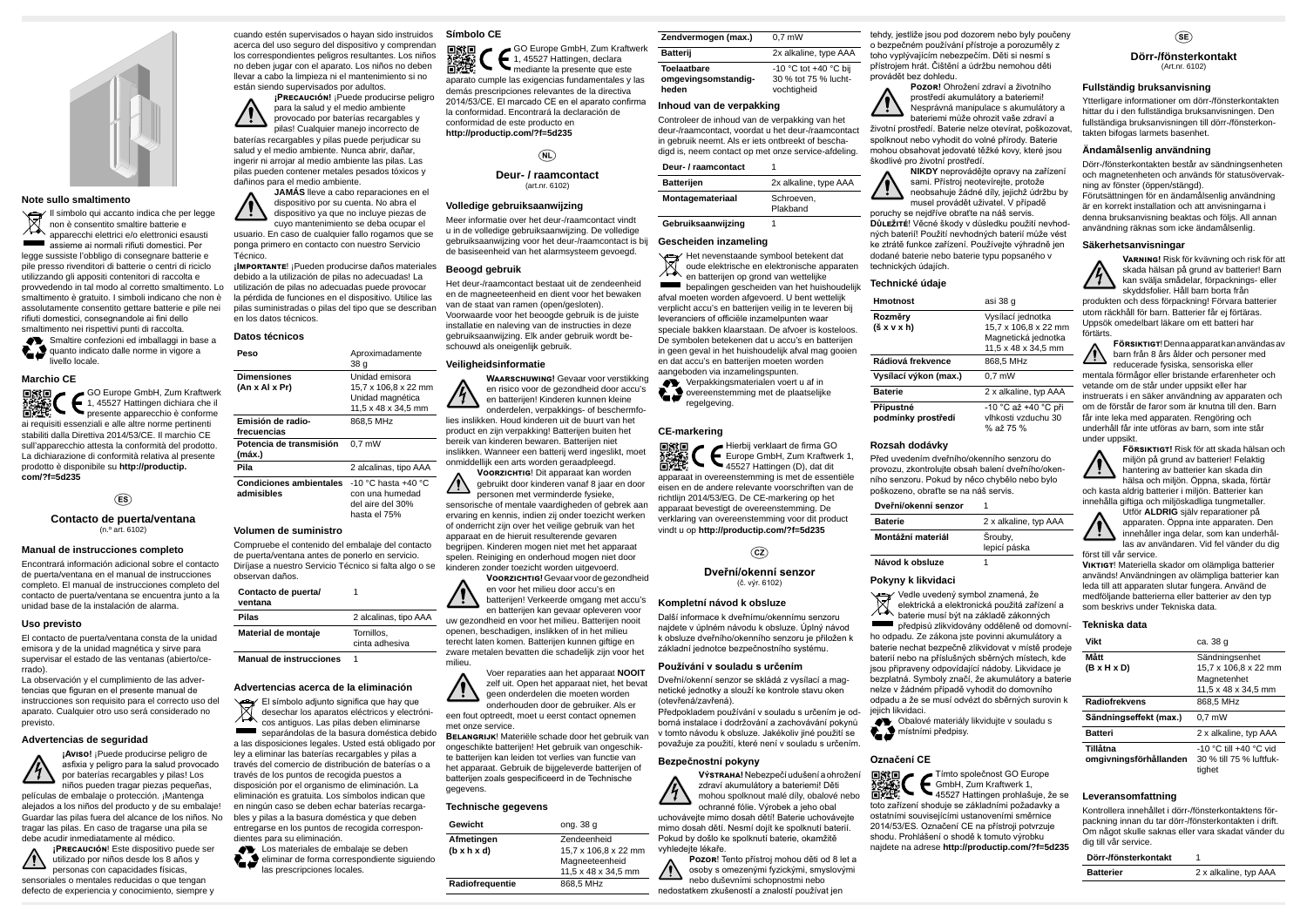**Montagematerial** Skruvar,



tejp

**Bruksanvisning** 1

#### **Anvisningar för avfallshanteringen**

Den vidstående symbolen betyder att förbrukade elektriska och elektroniska enheter och batterier skall avfallshanteras separerat från hushållsavfall baserat på lagstadgade bestämmelser. Du är skyldig att avfallshantera batterier säkert i de butiker där batterier säljs eller på uppsamlingsställen där det finns behållare avsedda för detta. Avfallshanteringen är gratis. Symbolerna betyder att batterierna under inga omständigheter får kastas i hushållsavfallet och att batterier skall tillföras insamlingsställen för detta.

Förpackningsmaterial avfallshanterar du i enlighet med de lokala föreskrifterna.

#### **CE-tecken**

Härmed förklarar GO Europe GmbH, Zum Kraftwerk 1, 45527 Hattingen, att denna apparat är i överensstämmelse med de grundläggande kraven och andra relevanta föreskrifter i direktivet 2014/53/ EG. CE-märket på apparaten bekräftar konformiteten. Konformitetsförklaringen till denna produkt hittar du under

**http://productip.com/?f=5d235**

### $(PT)$

**Contactos para portas/janelas** (N.º art. 6102)

#### **Manual de instruções completo**

Mais informações acerca do contacto para portas/ janelas encontrará no manual de instruções completo. O manual de instruções completo do contacto para portas/janelas é fornecido juntamente com a unidade base do sistema de alarme.

#### **Utilização conforme a finalidade**

O contacto para portas/janelas é constituído por uma unidade emissora e uma unidade magnética e serve para monitorizar o estado das janelas (abertas/fechadas).

Condição prévia para o uso conforme as disposições é a instalação correta bem como a consideração e observação dos avisos no manual de instruções. Qualquer utilização diferente conta como não corrente.

#### **Avisos de segurança**



As crianças podem engolir peças pequenas bem como películas de embalagem ou de proteção! Mantenha o produto e a sua embalagem longe das crianças! Guarde as pilhas fora do alcance das crianças. Não engolir as pilhas. Consulte imediatamente um médico, caso tenha sido engolida uma pilha.

**Cuidado**! Este aparelho pode ser usado por crianças a partir de 8 anos de idade e por pessoas com deficiências físicas, sensoriais ou mentais ou com falta de experiência e conhecimento, se forem supervisionadas ou instruídas quanto à utilização segura do aparelho e se compreenderem os perigos daí resultantes. Crianças não devem brincar com o aparelho. A limpeza e a manutenção não devem ser executadas por crianças sem supervisão.

## $(P<sub>L</sub>)$ **Kontaktowy czujnik otwarcia drzwi/ okna**

Dalsze informacje dotyczące kontaktowego czujnika otwarcia drzwi/okna zawiera kompletna instrukcja obsługi. Kompletna instrukcja obsługi kontaktowego czujnika otwarcia drzwi/okna została dołączona do jednostki bazowej instalacji alarmowej.

**Cuidado!** Pilhas e baterias constituem um perigo para a saúde e o meio ambiente! O manuseio incorreto de pilhas e baterias pode por em perigo a sua saúde e o meio ambiente. Nunca deve abrir, danificar, engolir

ou eliminar no meio ambiente as pilhas. As pilhas

podem conter metais pesados tóxicos e nocivos para o meio ambiente. As reparações do aparelho **NUNCA** devem ser realizadas por si. Não abrir o aparelho, porque não contém peças, que

devem ser mantidas pelo utilizador. Entre em contacto com o nosso serviço se ocorrer um problema. **Importante**! Danos materiais causados por pilhas

**Advertência!** Existe o perigo de asfixia e acumuladores e as pilhas no lixo doméstico, mas juntamente com os resíduos domésticos devido às determinações legais. É a sua obrigação legal eliminar, de forma segura, os acumuladores e as pilhas no comércio de pilhas e nos centros de recolha competentes que fornecem os respetivos recipientes. A eliminação é gratuita. Os símbolos significam que, em caso algum, deve colocar os sim entregá-los nos centros de recolha para serem eliminados.

> Elimine os materiais de embalagem conforme as disposições locais.

não apropriadas! O uso de pilhas não apropriadas pode causar a perda funcional do aparelho. Use exclusivamente as pilhas fornecidas ou do tipo especificado nos dados técnicos.

#### **Dados técnicos**

| Peso                                           | aprox. 38 g                                                                          |
|------------------------------------------------|--------------------------------------------------------------------------------------|
| <b>Dimensões</b><br>(L x A x P)                | Unidade emissora<br>15,7 x 106,8 x 22 mm<br>Unidade magnética<br>11.5 x 48 x 34.5 mm |
| Radiofrequência                                | 868,5 MHz                                                                            |
| Potência de transmissão<br>(máx.)              | $0.7$ mW                                                                             |
| Pilha                                          | 2 x pilha alcalina, tipo<br>AAA                                                      |
| <b>Caraterísticas</b><br>ambientais permitidas | -10°C até +40 °C<br>com 30 % a 75 %<br>humidade do ar                                |

**Ważne**! Uszkodzenie rzeczy w wyniku zastosowania niewłaściwych baterii! Zastosowanie niewłaściwych baterii może skutkować utratą funkcji tego urządzenia. Stosować baterie, które były elementem dostawy, względnie baterie typu podanego w treści rozdziału "Parametry techniczne".

#### **Volume de fornecimento**

Verifique o conteúdo da embalagem do sensor para porta/janelas antes de colocá-lo em funcionamento. Por favor, entre em contacto com o nosso serviço caso falte algo ou algo esteja danificado.

| Contactos para portas/<br>janelas |                                 |
|-----------------------------------|---------------------------------|
| <b>Pilhas</b>                     | 2 x pilha alcalina, tipo<br>AAA |
| Material de montagem              | Parafusos, fita-cola            |
| Manual de instruções              |                                 |

#### **Avisos para a eliminação**

O símbolo ao lado significa que aparelhos elétricos e eletrónicos no fim da sua vida útil bem como pilhas não devem ser eliminados

## **Marca CE**

GO Europe GmbH, Zum Kraftwerk 豁愁 1, 45527 Hattingen, declara que este aparelho está em conformidade com os requerimentos básicos e todas as outras relevantes diretivas da norma 2014/53/CE. A marca CE neste aparelho confirma a sua conformidade. Pode encontrar a declaração de conformidade deste produto em **http://productip.com/? f=5d235**

(Nr art.. 6102)

#### **Kompletna instrukcja obsługi**

#### **Zastosowanie zgodne z przeznaczeniem**

 $/!\backslash$ nem végezhetik felügyelet nélkül.

Kontaktowy czujnik otwarcia drzwi/okna składa się z jednostki nadawczej i magnetycznej i służy do nadzorowania stanu (zamknięcia/otwarcia) okien. Warunkiem zastosowania zgodnego z przeznaczeniem jest prawidłowa instalacja oraz stosowanie się do wskazówek zawartych w niniejszej instrukcji obsługi. Każde inne zastosowanie traktowane jest jako niezgodne z przeznaczeniem.

#### **Wskazówki dotyczące bezpieczeństwa**

**Ostrzeżenie!** Niebezpieczeństwo uduszenia i zagrożenie dla zdrowia ze strony akumulatorów i baterii. Dzieci mogą połknąć drobne elementy, folie

opakowania lub folie ochronne. Chronić produkt i opakowanie przed dziećmi. Baterie przechowywać poza zasięgiem dzieci. Nie połykać baterii. W przypadku połknięcia baterii należy niezwłocznie udać się do lekarza.

**Ostrożnie!** Urządzenie to może zostać stosowane przez dzieci w wieku powyżej lat 8 i osoby o zredukowanych zdolnościach fizycznych, sensorycznych i mentalnych lub braku doświadczenia i wiedzy, jeżeli działają one pod nadzorem względnie zostały one poinstruowane w zakresie bezpiecznego zastosowania tego urządzenia i zrozumiały wynikające z tego użytku zagrożenia. Zabrania się dzieciom zabawy z tym urządzeniem. Dzieci nie mogą bez nadzoru czyścić lub wykonywać prace konserwacyjne tego urządzenia.

> **Ostrożnie!** Zagrożenie dla zdrowia i środowiska ze strony akumulatorów i baterii. Nieprawidłowe obchodzenie się z akumulatorami i bateriami może stwarzać

zagrożenie dla zdrowia użytkownika i dla środowiska. Nigdy nie otwierać baterii, nie uszkadzać ich, nie połykać i nie dopuszczać do przedostania się ich do środowiska naturalnego. Baterie mogą zawierać trujące i szkodliwe dla środowiska metale ciężkie.

Orice altă utilizare se consideră a fi contrară destinației prevăzute a aparatului.

> **Avertizare!** Pericol de asfixiere şi periclitarea sănătății cauzată de baterii! Copiii pot înghiţi piesele mici, foliile de împachetare sau de protecție. Tineți

**NIGDY** nie wykonywać samodzielnych napraw tego urządzenia. Nie otwierać korpusu tego urządzenia, nie zawiera ono części, które mogą zostać poddawa-

ne konserwacji przez użytkownika.. W przypadku usterki należy zwrócić się wpierw do naszego działu serwisowego.

**PRECAUTIE!** Periclitarea sănătății și a mediului înconjurător cauzată de acumulatoare şi baterii! Manipularea necorespunzătoare a acumulatoarelor şi

#### **Parametry techniczne**

| Masa                             | ok. 38 g                           |
|----------------------------------|------------------------------------|
| Wymiary                          | Jednostka nadawcza                 |
| (szer. x wys. x gl.)             | 15,7 x 106,8 x 22 mm               |
|                                  | Magnes                             |
|                                  | 11.5 x 48 x 34.5 mm                |
| Częstotliwość fal radio-<br>wych | 868.5 MHz                          |
| Moc nadawcza (maks.)             | $0.7$ mW                           |
| <b>Baterie</b>                   | 2 x baterie alkaliczne,            |
|                                  | typ AAA                            |
| Dopuszczalne                     | $-10^{\circ}$ C do $+40^{\circ}$ C |
| warunki otoczenia                | przy wilgotności po-               |
|                                  | wietrza 30% do 75%                 |

#### **Zakres dostawy**

Należy sprawdzić zawartość opakowania kontaktowego czujnika otwarcia drzwi/okna przed jego uruchomieniem. Gdyby brakowało jakiegoś elementu lub był on uszkodzony, proszę skontaktować się z naszym serwisem.

| Kontaktowy czujnik<br>otwarcia drzwi/okna |                                    |
|-------------------------------------------|------------------------------------|
| <b>Baterie</b>                            | 2 x baterie alkaliczne,<br>typ AAA |
| Materiały montażowe                       | Śruby.<br>taśma klejaca            |
| Instrukcja obsługi                        |                                    |

#### **Informacje dotyczące utylizacji**

Przedstawiony obok symbol oznacza, że zużyte urządzenia elektryczne i elektroniczne oraz baterie i akumulatory należy zgodnie z przepisami utylizować oddzielnie od odpadów z gospodarstw domowych. Przepisy ustawy zobowiązują do bezpiecznej utylizacji akumulatorów i baterii za pośrednictwem punktów ich sprzedaży oraz właściwych zbiornic surowców wtórnych, w których udostępnione są odpowiednie pojemniki. Utylizacja jest bezpłatna. Te symbole oznaczają, że akumulatorów i baterii nie wolno w żadnym wypadku wyrzucać wraz z odpadami z gospodarstw domowych i należy dostarczyć je do utylizacji do zbiornicy surowców wtórnych. **WA** Materiały opakowaniowe należy utylizować zgodnie z lokalnymi przepisami.

### **Znak CE**



spełnia zasadnicze wymagania i jest zgodne z innymi istotnymi przepisami dyrektywy 2014/53/WE. Oznaczenie CE na urządzeniu potwierdza zgodność z dyrektywą. Deklaracja zgodności z przepisami UE znajduje się pod adresem **http://productip.com/?f=5d235**

# $(m)$

**Ajtó-/ablakérintkező** (Cikkszám: 6102)

#### **Teljes használati útmutató**

Az ajtó-/ablakérintkezőre vonatkozó további információkat a teljes használati útmutatóban találja. Az ajtó-/ablakérintkező teljes használati útmutatója a riasztóberendezés bázisállomásához van mellékelve.

#### **Rendeltetésszerű használat**

Az ajtó-/ablakérintkező egy adóegységből és egy mágneses egységből áll, és az ablakok állapotának ellenőrzésére szolgál (nyitva/csukva).

A rendeltetésszerű használat feltétele a készülék szakszerű telepítése, valamint az ebben a hasz-

nálati útmutatóban található utasítások figyelembe vétele és betartása. Minden más jellegű használat nem rendeltetésszerű.

#### **Biztonsági előírások**

**Figyelmeztetés!** Az akkumulátorok és az elemek veszélyeztethetik az egészséget! Fulladásveszély! Gyermekek lenyelhetik az apró alkatrészeket, illetve a csomagoló- és védőfólia darabjait. A terméktől és a csomagolásától a gyermekeket tartsa távol! Az elemeket tartsa gyermekek által el nem érhető helyen. Az elemeket lenyelni tilos. Ha valaki véletlenül lenyelt egy elemet, azonnal keressen fel egy orvost. **Vigyázat**! Ezt a készüléket 8 éven felüli gyermekek, illetve fizikai, érzékelési vagy mentális képességeikben korlátozott személyek, valamint a kellő tudással és tapasztattal nem rendelkező személyek is használhatják, amennyiben felügyeletük biztosított, vagy ha felvilágosították őket a készülék biztonságos használatáról, illetve az abból eredő veszélyekről. Gyermekek nem játszhatnak a készülékkel. A készülék tisztítását és karbantartását gyermekek

**Vigyázat!** Az akkumulátorok és az elemek veszélyeztethetik az egészséget és a környezetet! Az akkumulátorok és elemek szakszerűtlen kezelése veszélyeztetheti az Ön egészségét és a környezetet. Soha ne nyissa fel, szedje szét, nyelje le vagy juttassa a természetbe az elemeket. Az elemek mérgező és a környezetre káros hatású nehézfémeket tartalmazhatnak. A készüléken **SOHA** ne végezzen javításokat. Ne nyissa ki a készüléket,

nem tartalmaz olyan részeket, amelyeket a felhasználónak kellene karbantartania.

Hiba esetén forduljon szervizünkhöz. **Fontos**! Nem megfelelő elemek használata károsíthatja a készüléket! Nem megfelelő elemek használata károsan befolyásolhatja a készülék működését. Használja a mellékelt elemeket vagy a Műszaki adatok című részben leírt típusú elemeket.

#### **Műszaki adatok**

#### **Súly** kb. 38 g

Adóegység 15,7 x 106,8 x 22 mm Mágneses egység 11,5 x 48 x 34,5 mm **Rádiófrekvencia** 868,5 MHz

 $\overline{0.7 \text{ mW}}$ 

| Súly                   | ŀ |
|------------------------|---|
| Méretek                |   |
| (Szé x Ma x Mé)        |   |
|                        |   |
|                        |   |
| Rádiófrekvencia        | ٤ |
| Adóteljesítmény (max.) |   |
| Elem                   |   |
|                        |   |
| <b>Szükséges</b>       |   |
| környezeti feltételek  |   |
|                        | ć |

**Elem** 2 x alkáli elem, AAA típus

-10 °C és +40 °C közötti hőmérséklet és 30–75% páratartalom

#### **Alapkészlet**

Ellenőrizze az ajtó-/ablakérintkező csomagolásának

tartalmát, mielőtt az ajtó-/ablakérintkezőt üzembe helyezi. Ha valami hiányzik vagy megsérült, forduljon szervizünkhöz.

| Ajtó-/ablakérintkező |  |  |
|----------------------|--|--|
|----------------------|--|--|

| <b>Elemek</b>       | 2 x alkáli elem. AAA<br>típus |
|---------------------|-------------------------------|
| Szerelőanyag        | Csavarok.<br>ragasztószalag   |
| Használati útmutató |                               |

#### **Hulladékkezelési utasítások**

Az itt található jel arra utal, hogy a használt elektromos és elektronikus készülékeket, illetve elemeket a törvényi előírások miatt a háztartási hulladéktól elkülönítve kell kezelni. Önt törvény kötelezi arra, hogy az akkukat és elemeket elemet forgalmazó üzletek visszaváltó pontjain, illetve azokon az illetékes gyűjtőhelyeken adja le, ahol erre megfelelő tartályok állnak rendelkezésre. A hulladékkezelés díjmentes. Az ikonok azt jelentik, hogy az akkumulátorokat és elemeket tilos a háztartási hulladék közé tenni: a megfelelő gyűjtőhelyeken ártalmatlanításra le kell adni őket.

A csomagolóanyagok hulladékkezelése a helyi előírásoknak megfelelően történjen.

### **CE-jelölés**

Az GO Europe GmbH (Zum Kraftwerk 1, 45527 Hattingen) ezennel kijelenti, hogy jelen készülék megfelel a 2014/53/EK irányelvben szereplő alapvető követelményeknek és más vonatkozó előírásoknak. A megfelelést a készüléken található CE-jelölés igazolja. A termékhez tartozó megfelelőségi nyilatkozatot az alábbi weboldalon találja:

**http://productip.com/?f=5d235**



**Contact pentru uşă/fereastră** (cod art. 6102)

### **Manual de utilizare complet**

Informaţii suplimentare privind contactul pentru uşă/ geam se găsesc în manualul de utilizare complet. Manualul de utilizare complet al contactului pentru usă/geam este atasat unității de bază a sistemului de alarmă.

### **Utilizarea conform destinaţiei prevăzute**

Contactul pentru uşă/geam este alcătuit dintr-o unitate de transmisie şi o unitate magnetică şi serveşte la monitorizarea stării geamurilor (deschise/închise). Premisa unei utilizări corespunzătoare o constituie instalarea corespunzătoare, dar şi luarea în consideraţie şi respectarea instrucţiunilor din acest manual de utilizare.

#### **Indicaţii pentru siguranţă**



produsul şi ambalajul său departe de copii! Păstraţi bateriile în afara accesului copiilor. A nu se înghiti bateriile. În cazul înghiţirii unei baterii, adresaţi-vă urgent unui medic.



**Precauţie**! Acest aparat poate fi utilizat de copii cu vârsta de peste 8 ani şi de persoane cu capacităţi fizice, senzoriale

sau mentale reduse sau lipsite de experienţă şi/sau cunostinte dacă sunt supravegheate sau instruite cu privire la utilizarea aparatului în condiţii de siguranţă şi dacă au înţeles pericolele ce pot rezulta din utilizarea acestuia.Copiii nu au voie să se joace cu aparatul. Lucrările de curăţare şi întreţinere nu pot fi efectuate de copii în lipsa supravegherii acestora.



bateriilor vă poate periclita sănătatea şi poate fi nocivă pentru mediul înconjurător. Nu desfaceţi niciodată, nu deteriorați, nu înghițiți sau nu aruncați bateriile în mediul înconjurător. Bateriile pot conține metale grele toxice şi dăunătoare mediului înconjurător.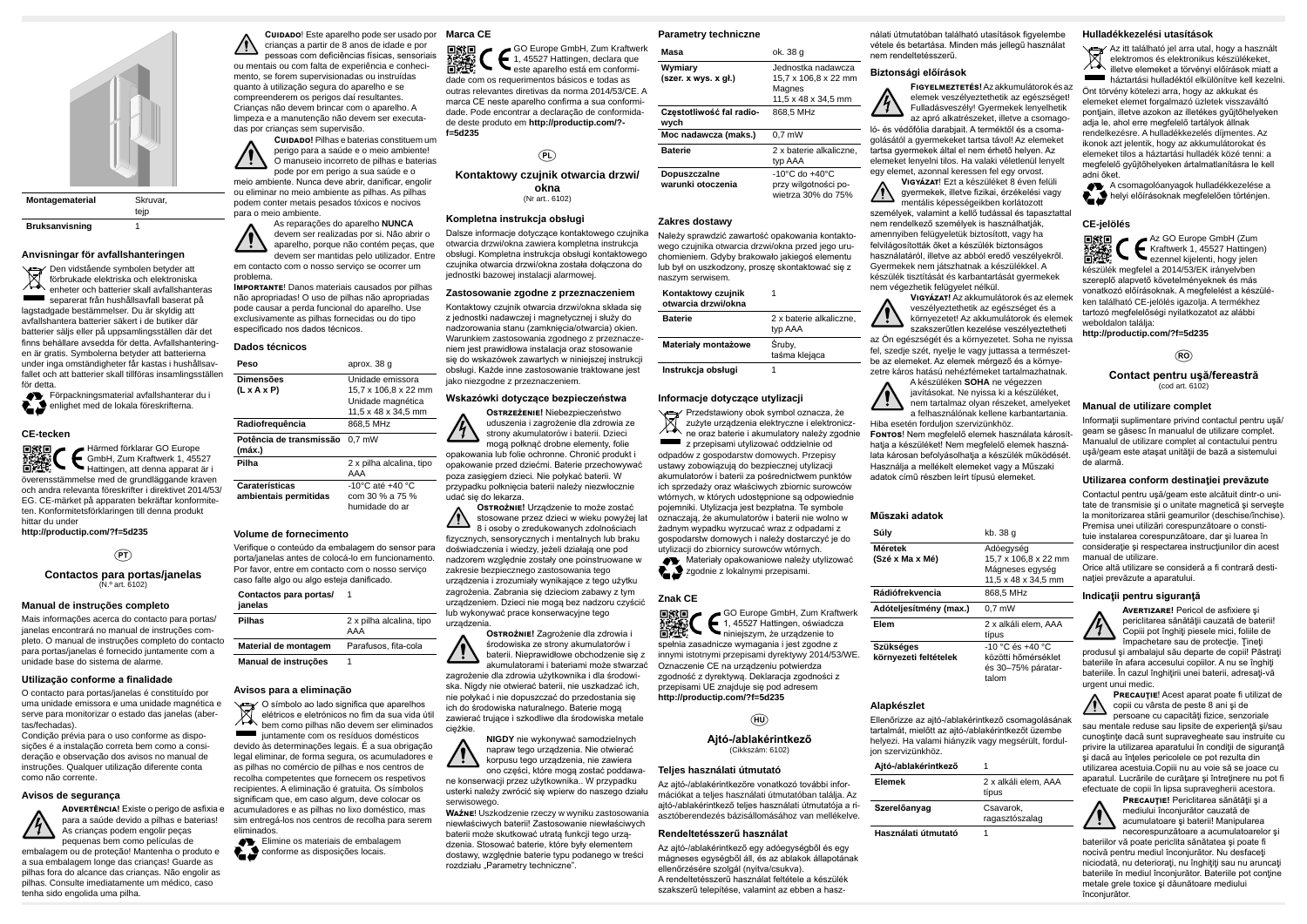



defecţiune adresaţi-vă mai întâi departamentului nostru de service.

**Important**! Daune materiale din cauza utilizării de baterii necorespunzătoare! Utilizarea unor baterii inadecvate poate conduce la pierderea funcţiei aparatului. Utilizaţi exclusiv bateriile furnizate sau baterii de tipul descris în subcapitolul Date tehnice.

Înainte de a pune în funcţiune contactul pentru uşă/ geam, verificaţi conţinutul pachetului de livrare. În cazul în care lipseşte ceva sau este deteriorat, adresati-vă departamentului nostru de service

#### **Date tehnice**

| Masă                              | cca. 38 g                                                                                 |
|-----------------------------------|-------------------------------------------------------------------------------------------|
| Dimensiuni (Lăt. x H x<br>adânc.) | Unitate de transmisie<br>15,7 x 106,8 x 22 mm<br>Unitate magnetică<br>11.5 x 48 x 34.5 mm |
| Frecventă radio                   | 868.5 MHz                                                                                 |
| Putere de emisie (max.)           | $0.7$ mW                                                                                  |
| <b>Baterie</b>                    | 2 baterii alcaline, tipul<br>AAA                                                          |
| Conditii ambiante<br>admise       | -10°C - +40 °C la o<br>umiditate a aerului de<br>$30\% - 75\%$                            |

#### **Volum livrat**

Simbolul alăturat indică faptul că echipamen-<br>X pele electrica ci ci și tele electrice şi electronice şi bateriile uzate fac obiectul unei colectări separate faţă de gunoiul menajer. Aveți obligația de a preda în siguranţă acumulatoarele şi bateriile uzate la magazinele care comercializează baterii sau la centrele de colectare corespunzătoare, în recipiente corespunzătoare puse la dispozitie de acestea. Eliminarea în deşeu se face în mod gratuit. Simbolurile înseamnă că acumulatoarele și bateriile nu pot fi eliminate în niciun caz în gunoiul menajer. Acumulatoarele şi bateriile trebuie returnate într-un centru de colectare a deşeurilor electrice.

Eliminați materialele de ambalare conform prevederilor locale.

| Contact pentru usă<br>qeam |                                  |
|----------------------------|----------------------------------|
| <b>Bateriile</b>           | 2 baterii alcaline, tipul<br>AAA |
| Material de montare        | Suruburi,<br>bandă adezivă       |
| Manual de utilizare        |                                  |

#### **Indicaţii cu privire la eliminare**

# **Marcaj CE**



Prin prezenta, firma GO Europe GmbH declară la Kraftwerk 1, 45527 Hattingen că acest aparat corespunde cerinţelor de bază şi celorlalte prevederi ale directivei 2014/53/CE. Marcajul CE de pe aparat certifică conformitatea. Declaraţia de conformitate pentru acest produs se găseşte la **http://productip.com/?f=5d235**

### $(RU)$

#### **Дверной/оконный контакт** (№ арт. 6102)

**Полное руководство по эксплуатации**

Дополнительная информация о дверном/оконном контакте приведена в полном руководстве по эксплуатации. Полное руководство по эксплуатации дверного/оконного контакта прилагается к базовому блоку установки сигнализации.

#### **Использование по назначению**

Дверной/оконный контакт состоит из передающего элемента и магнитного элемента и служит для контроля состояния окон (открыты/закрыты). Условием применения по назначению является правильный монтаж и соблюдение указаний этого руководства. Любое иное применение считается использованием не по назначению.

#### **Указания по технике безопасности**

**Предупреждение!** Опасность удушения и опасность для здоровья из-за аккумуляторов и батареек! Дети могут проглотить мелкие детали, упаковочные или защитные пленки. Не допускать попадания изделия и его упаковки в руки детей! Батарейки хранить в недоступном для детей месте. Не проглатывать батарейки. При проглатывании батарейки немедленно обратиться к врачу.

**Осторожно**! Данный прибор могут использовать дети в возрасте старше 8 лет и лица с ограниченными физическими, сенсорными или умственными способностями или с недостаточным опытом и знаниями если они находятся под присмотром или прошли инструктаж по безопасному использованию прибора и понимают вытекающие из этого опасности. Детям запрещается играть с прибором. Детям запрещается выполнять чистку и техническое обслуживание без присмотра.

**Осторожно!** Опасность для здоровья и окружающей среды из-за аккумуляторов и батареек! Ненадлежащее обращение с аккумуляторами и батарейками может быть вредным для Вашего здоровья и окружающей среды. Никогда не открывать, повреждать, проглатывать или выбрасывать батарейки в окружающую среду. Батарейки могут содержать ядовитые и опасные для окружающей среды тяжелые металлы.

VIGTIGT! Tingsskader pga. brug af forkerte batterier! Bruges der uegnede batterier, kan apparatets funktion blive ødelagt. Brug de medfølgende batterier eller af den type, der er angivet i de tekniske data.

**НИКОГДА** не выполнять ремонт прибора самостоятельно. Не открывать прибор, в нем нет деталей, обслуживание которых должен осуществлять пользователь. В случае ошибки сначала следует обратиться в нашу сервисную службу. **Важно**! Имущественный ущерб в результате использования не подходящих батареек! Использование не подходящих батареек может привести к утрате функциональности прибора. Использовать входящие в комплект батарейки или батарейки типа, описанного в технических характеристиках.

#### **Технические данные**

| Bec                  | ок. 38 г             |
|----------------------|----------------------|
| Размеры (Ш х В х Г): | Передающий эле-      |
|                      | мент                 |
|                      | 15.7 x 106.8 x 22 MM |
|                      | Магнитный элемент    |
|                      | 11,5 x 48 x 34,5 MM  |

| Радиочастота                   | 868.5 MFu          |
|--------------------------------|--------------------|
| Излучаемая мощность<br>(макс.) | 0.7 <sub>MBT</sub> |
| Батарейка                      | 2 х алкалиновых    |

Symbolet ved siden af betyder, at brugte elektriske og elektroniske apparater og ⋌⋨ batterier skal bortskaffes adskilt fra **husholdningsaffaldet iht. loven. Du er ifølge** loven forpligtet til at bortskaffe akkumulatorer og batterier sikkert via batteriforhandlere samt via de tilsvarende indsamlingssteder, som stiller tilsvarende beholdere til rådighed. Bortskaffelsen er gratis. Symbolerne betyder, at akkumulatorer og batterier under ingen omstændigheder må bortskaffes sammen med husholdningsaffald og skal bortskaffes via genbrugsstationer.

**Emballeringsmaterialer bortskaffes ifølge de Lackale bestemmelser.** 

|                    | батарейки, тип ААА |
|--------------------|--------------------|
| Допустимые условия | от -10°С до +40 °С |
| окружающей среды   | при влажности      |
|                    | воздуха от         |
|                    | 30 % до 75 %       |

#### **Объем поставки**

Перед вводом в эксплуатацию проверить содержимое упаковки дверного/оконного контакта. Если что-то отсутствует или повреждено, обратитесь в нашу сервисную службу.

### **Дверной/оконный**

1

| контакт             |                                       |
|---------------------|---------------------------------------|
| Батарейки           | 2 х алкалиновых<br>батарейки, тип ААА |
| Монтажный материал  | Винты.<br>клейкая лента               |
| Руководство по экс- |                                       |

**Руководство по эксплуатации**

#### **Указания по утилизации**

Расположенный рядом символ означает, что отработавшие электрические и электронные приборы и батарейки согласно предписаниям закона следует утилизировать отдельно от бытовых отходов. По закону Вы обязаны безопасно утилизировать аккумуляторы и батарейки в магазинах, осуществляющих их продажу, и в компетентных пунктах приема отходов, которые предоставляют соответствующие контейнеры. Утилизация осуществляется бесплатно. Эти символы означают, что аккумуляторы и батарейки ни в коем случае нельзя выбрасывать в бытовой мусор. Их необходимо сдавать в пункты приема отходов.

Упаковочные материалы следует утилизировать в соответствии с локальными предписаниями.

#### **Знак «CE»**

Настоящим компания «GO **Europe GmbH», Цум Крафтверк** 器類 1, 45527 Хаттинген, Германия заявляет, что данный прибор отвечает основополагающим требованиям и иным релевантным предписаниям директивы 2014/53/EG. Соответствие подтверждается знаком «CE» на изделии. Сертификат соответствия к этому продукту Вы найдете по адресу:

**http://productip.com/?f=5d235**

### $(DK)$

**Dør-/vindueskontakt** (Art.nr. 6102)

#### **Fuldstændig betjeningsvejledning**

Yderligere oplysninger om dør-/vindueskontakten finder du i den fuldstændige betjeningsvejledning. Den fuldstændige betjeningsvejledning til dør-/ vindueskontakten er vedlagt alarmanlæggets basisenhed.

#### **Tilsigtet brug**

Dør-/vindueskontakten består af et sendemodul og en magnetenhed og overvåger vinduernes tilstande (åben/lukket).

Forudsætning for en brug svarende til anlæggets formål er den korrekte installering af dette samt, at instruktionerne i denne brugervejledning iagttages og overholdes. Enhver anden brug er ikke tilsigtet.

#### **Sikkerhedsinstruktioner**



batterier! Børn kan komme til at sluge smådele, emballage- og beskyttelsesfolier. Hold produktet og dets emballage uden for børns rækkevidde! Batterierne skal opbevares utilgængeligt for børn. Batterierne må ikke sluges. Søg straks lægehjælp, hvis et batteri sluges.

**Forsigtig**! Dette apparat kan bruges af børn fra 8 års alderen samt personer med nedsatte motoriske, sensoriske samt psykiske evner eller som ikke har erfaring og viden

om produktet, hvis de er under opsyn eller er blevet instrueret i apparatets sikre brug samt om de farer, der kan opstå ved brugen af det. Børn må ikke lege med apparatet. Rengøring og vedligeholdelse må ikke udføres af børn uden opsyn.

**Forsigtig!!** Risiko for sundhed og miljø på grund af akkumulatorer og batterier! Forkert bortskaffelse af akkumulatorer og batterier kan skade dit helbred og miljøet.

Batterier må aldrig åbnes, beskadiges, sluges eller komme ud i miljøet. De kan indeholde giftige og miljøfarlige tungmetaller.

Foretag **ALDRIG** selv reparationer på apparatet. Åbn ikke apparatet. Det har ingen dele, som brugeren skal vedligeholde. Kontakt vores serviceafdeling først i tilfælde af fejl.

#### **Tekniske data**

| Vægt                        | ca. 38 g               |
|-----------------------------|------------------------|
| <b>Dimensioner</b>          | Sendemodul             |
| $(B \times H \times D)$     | 15,7 x 106,8 x 22 mm   |
|                             | Magnetenhed            |
|                             | 11,5 x 48 x 34,5 mm    |
| <b>Radiostyret frekvens</b> | 868,5 MHz              |
| Sendeeffekt (maks.)         | $0.7$ mW               |
| <b>Batteri</b>              | 2 x Alkaline, type AAA |
| Tilladte                    | -10 °C til +40 °C ved  |
| omgivelsesbetingelser       | 30 % til 75 % luftfug- |
|                             | tighed                 |

#### **Leveringsomfang**

Kontroller dør-/rudekontaktens indhold, før den sættes i drift. Hvis en af delene skulle mangle eller være beskadiget, skal vores serviceafdeling kontaktes.

| Dør-/vindueskontakt     |                        |
|-------------------------|------------------------|
| <b>Batterier</b>        | 2 x Alkaline, type AAA |
| Monteringsmateriale     | Skruer.                |
|                         | tape                   |
| <b>Brugervejledning</b> |                        |

#### **Informationer om bortskaffelse**

#### **CE-mærke**

Hermed erklærer GO Europe GmbH, Zum Kraftwerk 1, D-45527 Hattingen, at dette apparat er i

overensstemmelse med de grundlæggende krav og de øvrige relevante forskrifter i direktivet 2014/53/ EF. CE-mærket på apparatet bekræfter overensstemmelsen. Overensstemmelseserklæringen til dette produkt findes på **http://productip.com/?f=5d235**

 $GR)$ 

**Επαφή πόρτας/παραθύρου** (Αριθμός στοιχείου 6102)

#### **Πλήρεις Οδηγίες Χρήσης**

Περισσότερες πληροφορίες για την επαφή πόρτας/ παραθύρου θα βρείτε στις πλήρεις Οδηγίες Χρήσης. Οι πλήρεις Οδηγίες Χρήσης της επαφής πόρτας/ παραθύρου συνοδεύουν τη βασική μονάδα του συστήματος συναγερμού.

### **Χρήση σύμφωνη με τον προορισμό**

Η επαφή πόρτας/παραθύρου αποτελείται από μια μονάδα αναφοράς και απο μια μονάδα μαγνήτη, χρησιμεύει για την επιτήρηση κατάστασης των πορτών και παραθύρων (ανοιχτό/κλειστό). Προϋπόθεση για χρήση σύμφωνα με τον προορισμό, αποτελεί η σωστή εγκατάσταση σύμφωνα με τους κανόνες καθώς και η ενημέρωση και τήρηση των υποδείξεων σε αυτές τις Οδηγίες Χρήσης. Κάθε άλλη χρήση θεωρείται ως μη σύμφωνη προς τον προορισμό.

#### **Υποδείξεις ασφαλείας**

**Προειδοποίηση!** Κίνδυνος ασφυξίας και βλάβης υγείας από συσσωρευτές και μπαταρίες! Υπάρχει η δυνατότητα τα παιδιά να καταπιούν μικρο εξαρτήματα, ζελατίνες συσκευασίας ή προστασίας. Κρατήστε τα παιδιά μακριά από το προϊόν και τη συσκευασία του! Φυλάξτε τις μπαταρίες μακριά από την εμβέλεια των παιδιών. Μην καταπίνετε τις μπαταρίες. Σε περίπτωση κατάποσης μίας μπαταρίας να αναζητήσετε άμεσα ένα γιατρό.

**Προσοχή**! Το προϊόν μπορεί να χρησιμοποιηθεί από παιδιά ηλικίας οκτώ ετών και άνω και από άτομα μειωμένης φυσικής,

αισθαντικής και πνευματικής αντίληψης ή και με έλλειψη εμπειρίας ή γνώσεων, όταν τελούν υπό εποπτεία ή όταν εκπαιδεύτηκαν για την ασφαλή χρήση του προϊόντος και έχουν κατανοήσει τους τυχόν ελλοχεύοντες κινδύνους.Τα παιδιά δεν επιτρέπεται να παίζουν με το προϊόν.Ο καθαρισμός και η συντήρηση χρήστη δεν επιτρέπεται να

διενεργείται από παιδιά χωρίς επίβλεψη. **Προσοχή!** Βλάβη υγείας και περιβάλλοντος από συσσωρευτές και μπαταρίες! Χρήση των συσσωρευτών και μπαταριών που αντιβαίνει στους κανόνες μπορεί να

βλάψει την υγεία σας και το περιβάλλον. Μην ανοίγετε ποτέ τις μπαταρίες, μην προκαλείτε ζημιά σε αυτές, να μην τις καταπίνετε ή να τις αφήνετε έκθετες στο περιβάλλον. Οι μπαταρίες μπορεί να περιέχουν δηλητηριώδη ή και επιβλαβή προς τα

περιβάλλον βαρέα μέταλλα. **ΠΟΤΕ** μην επιχειρείτε να επισκευάσετε

αυτό το προϊόν µόνοι σας.Μην ανοίγετε το προϊόν, δεν περιέχει κανένα εξαρτήμα που μπορεί να επισκευαστεί απο τον

χρήστη. Σε περίπτωση βλάβης θα πρέπει να απευθυνθείτε στο Service μας. **Σημαντικό**! Υλικές ζημίες από τη χρήση ακατάλληλων μπαταριών που δεν είναι εγκεκριμένες! Η χρήση ακατάλληλων μπαταριών μπορεί να οδηγήσει σε απώλεια της λειτουργίας του προϊόντος. Χρησιμοποιήστε τις παρεχόμενες μπαταρίες ή μπαταρίες του τύπου που περιγράφεται στα Τεχνικά Στοιχεία.

### **Τεχνικά στοιχεία**

| Βάρος                                     | περ. 38 g                                                                        |
|-------------------------------------------|----------------------------------------------------------------------------------|
| Διαστάσεις (Π x Υ x Β)                    | Μοναδά αναφοράς<br>15,7 x 106,8 x 22 mm<br>Μονάδα μαγνήτη<br>11.5 x 48 x 34.5 mm |
| Συχνότητα                                 | 868.5 MHz                                                                        |
| Μέγιστη ισχύς μετάδο-<br>σης              | $0.7$ mW                                                                         |
| Μπαταρία                                  | 2 x Alkaline, Τύπος<br>AAA                                                       |
| Επιτρεπόμενες συνθή-<br>κες περιβάλλοντος | -10 °C έως +40 °C<br>σε 30 % έως 75 %<br>υνρασία αέρα                            |

### **Περιεχόμενα παράδοσης**

Ελέγξτε το περιεχόμενο συσκευασίας της επαφής πόρτας/παραθύρου, προτού να θέσετε σε λειτουργία την επαφή πόρτας/παραθύρου σας.Αν λείπει κάτι ή έχει υποστεί ζημιά, απευθυνθείτε στο Service μας.

| Επαφή πόρτας/παρα- |  |
|--------------------|--|
| θύρου              |  |
|                    |  |

1

| Μπαταρίες         | 2 x Alkaline, Τύπος<br>AAA |
|-------------------|----------------------------|
| Υλικό τοποθέτησης | Βίδες,<br>ούπατ            |
| Οδηγίες Χρήσης    |                            |

### **Υποδείξεις για την αποκομιδή**

Το παρακείμενο σύμβολο σημαίνει ότι οι ηλεκτρικές και ηλεκτρονικές παλιές συσκευές και οι μπαταρίες θα πρέπει να απορρίπτονται ξεχωριστά από τα οικιακά απορρίμματα, λόγω της ισχύουσας νομοθεσίας. Υποχρεούστε από το νόμο, να παραδίδετε συσσωρευτές και μπαταρίες στα καταστήματα εμπορίας μπαταριών, καθώς και σε κατάλληλα σημεία συλλογής, τα οποία διαθέτουν τα κατάλληλα δοχεία περισυλλογής, προς ασφαλή αποκομιδή. Η αποκομιδή διενεργείται δωρεάν. Τα σύμβολα υποδεικνύουν, ότι οι ηλεκτρικοί συσσωρευτές και οι μπαταρίες δεν πρέπει σε καμία περίπτωση να πετιούνται στα οικιακά απορρίμματα και ότι θα πρέπει να οδηγούνται στην ανακύκλωση μέσω των σημείων συλλογής.

Η αποκομιδή να γίνεται αντίστοιχα με τις τοπικές προδιαγραφές.

**Σήμα CE** Δια της παρούσης η εταιρεία GO Europe GmbH, Zum Kraftwerk 1, 45527 Hattingen, δηλώνει ότι η συσκευή βρίσκεται σε εναρμόνιση με τις βασικές απαιτήσεις και άλλες σχετικές προδιαγραφές της κατευθυντήριας οδηγίας 2014/53/EG. Η σήμανση CE πάνω στη συσκευή πιστοποιεί την εναρμόνιση. Η Δήλωση Συμμόρφωσης αυτού του προϊόντος βρίσκεται στην ηλεκτρονική διεύθυνση **http://productip.com/?f=5d235**